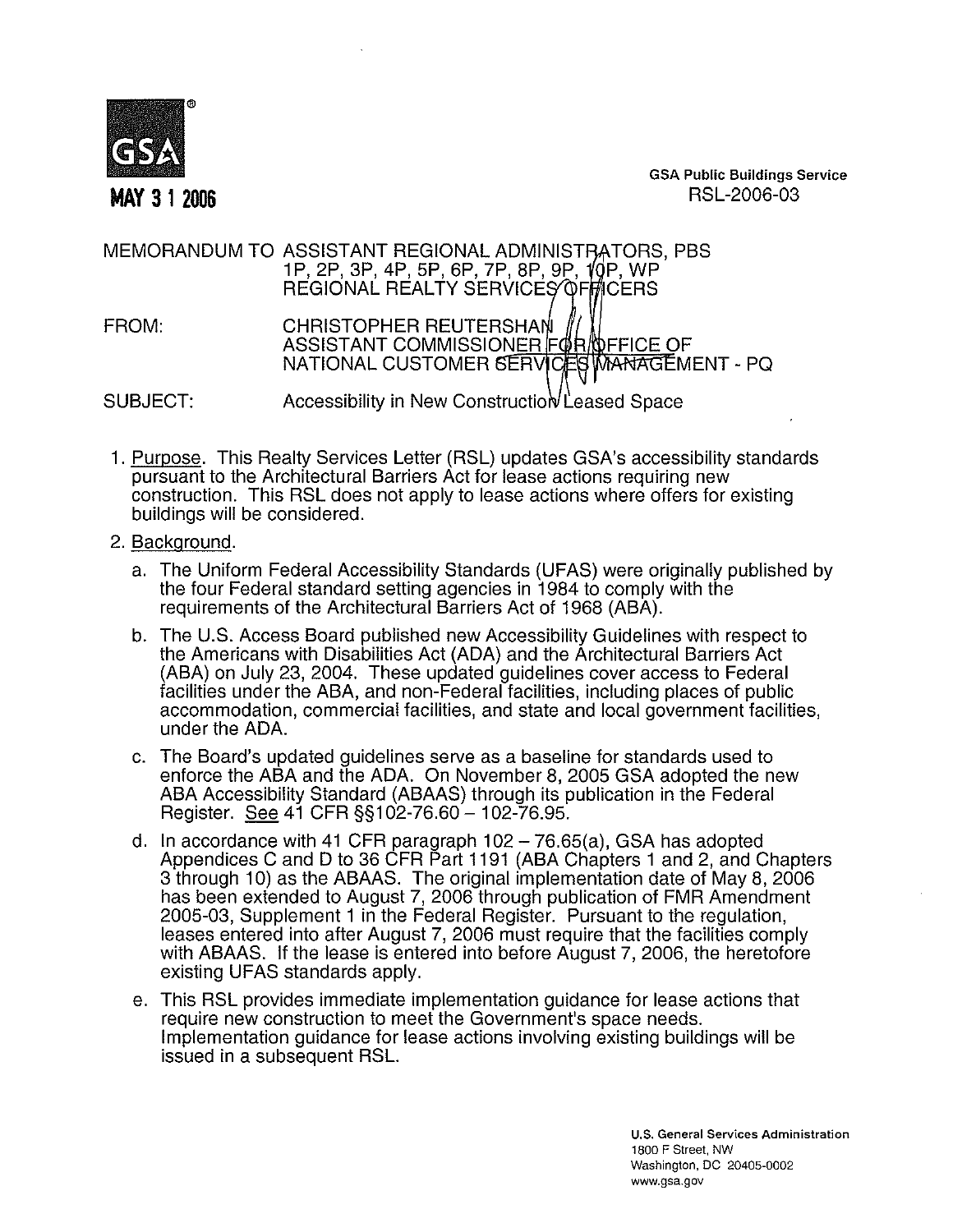- 3. Effective Date/Expiration Date. These instructions are effective immediately and will expire in 1 year, unless modified, extended, or canceled earlier. Immediate implementation, for purposes of this RSL, means all leases that require new construction to meet the Government's space needs awarded on or after June 30, 2006 must include solicitation for offers (SFO) paragraphs that require compliance with ABAAS.
- 4. Cancellation. RSLs PQRP-89-08 and PQRP-90-03 are cancelled with respect to lease actions requiring new construction to meet the Government's space needs. They remain in effect for lease actions involving existing buildings, although it is anticipated they will be cancelled in their entirety upon issuance of the further guidance referenced in paragraph 1(e) above.
- 5. Applicabilitv. All real property leasing activities.
- 6. Instructions/Procedures.
	- a. GSA associates and support contractors must amend all lease SFOs that require new construction to meet the Government's space needs that will be awarded on or after June 30, 2006 to require compliance with ABAAS. This includes all such SFOs regardless of how far a procurement is in the acquisition cycle, including procurements where revised proposals (also known as best and final offers) have been requested. Suggested language for affected SFO paragraphs is included as the Attachment to this RSL.
	- b. We will issue further instructions when this guidance is incorporated into eLease and its standard forms and templates. The revised SFO paragraphs will be dated May 2006.
	- c. The new ABAAS does not provide for acceptance of a substantially compliant proposal if no fully compliant proposals are received. The paragraph titled Accessibility and Seismic Safety (SEP 2000) does not apply to new construction SFOs. Seismic safety provisions are unchanged.
	- d. SFO's for new construction must use the new Paragraph 1.XX, titled Accessibility for New Construction (May 2006) per the attachment and the existing Paragraph 1.XX, titled Seismic Safety for New Construction (SEP 2000).
	- e. GSA associates and support contractors may contact gary.roberts@gsa.gov if they have questions on the procurement aspects of this policy and thomas.williams@gsa.gov or the Regional Accessibility Officer on architectural/technical questions.
	- f. Agencies using delegated authority may contact the U.S. Access Board on (800) 872-2253 (800) 993-2822 (TTY) or www.access-board.gov.

Attachment:

Accessibility in New Construction Leased Space